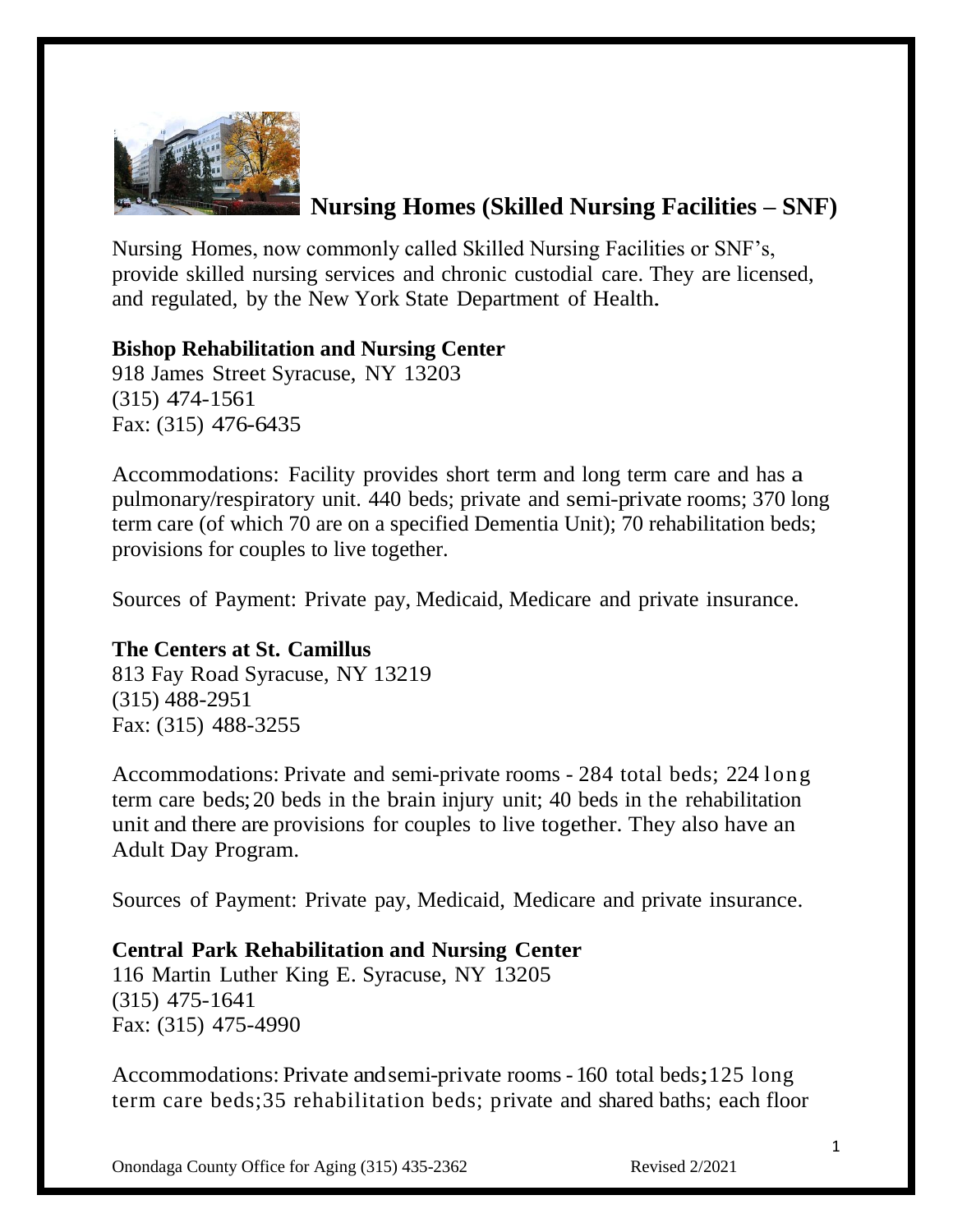has a dining room; they accept tracheotomy care, bariatric patients, handle wound care and IV therapy and they offer provisions for couples to live together. They also have an Adult Day Program.

Sources of Payment: Private pay, Medicaid, Medicare and private insurance.

## **The Cottages at Garden Grove**

5460 Meltzer Court, Cicero, NY 13039 (315) 699-1619 Fax: (315) 699-7463

Accommodations: 153 total beds; 117 long term care and 36 rehabilitation beds; all rooms are private set up in cottage style homes. 13 beds in a long term care house and 12 in the rehabilitation houses; private baths with showers in each room. Sources of Payment: Private pay, Medicaid, Medicare and private insurance.

#### **Elderwood at Liverpool**

4800 Bear Road Liverpool, NY 13088 (315) 457-9946 Fax: (315) 457-8290

Accommodations: 160 total beds - 120 long term care beds with private and semiprivate rooms; 40 rehabilitation beds; dining room on each floor; provisions for couples to live together.

Sources of Payment: Private pay, Medicaid, Medicare and private insurance.

#### **Iroquois Nursing Home, Inc.**

4600 Southwood Heights Drive Jamesville, NY 13078 (315) 469-1300 Fax: (315) 469-5545

Accommodations: 160 total beds - 32 private rooms; 64 semi-private rooms; 40 beds for patients who need respiratory care; 40 beds for residents with dementia; 80 beds for patients with general skilled nursing needs; shared baths; common dining room on each unit; provisions for couples to live together.

Sources of Payment: Private pay, Medicaid, Medicare and private insurance.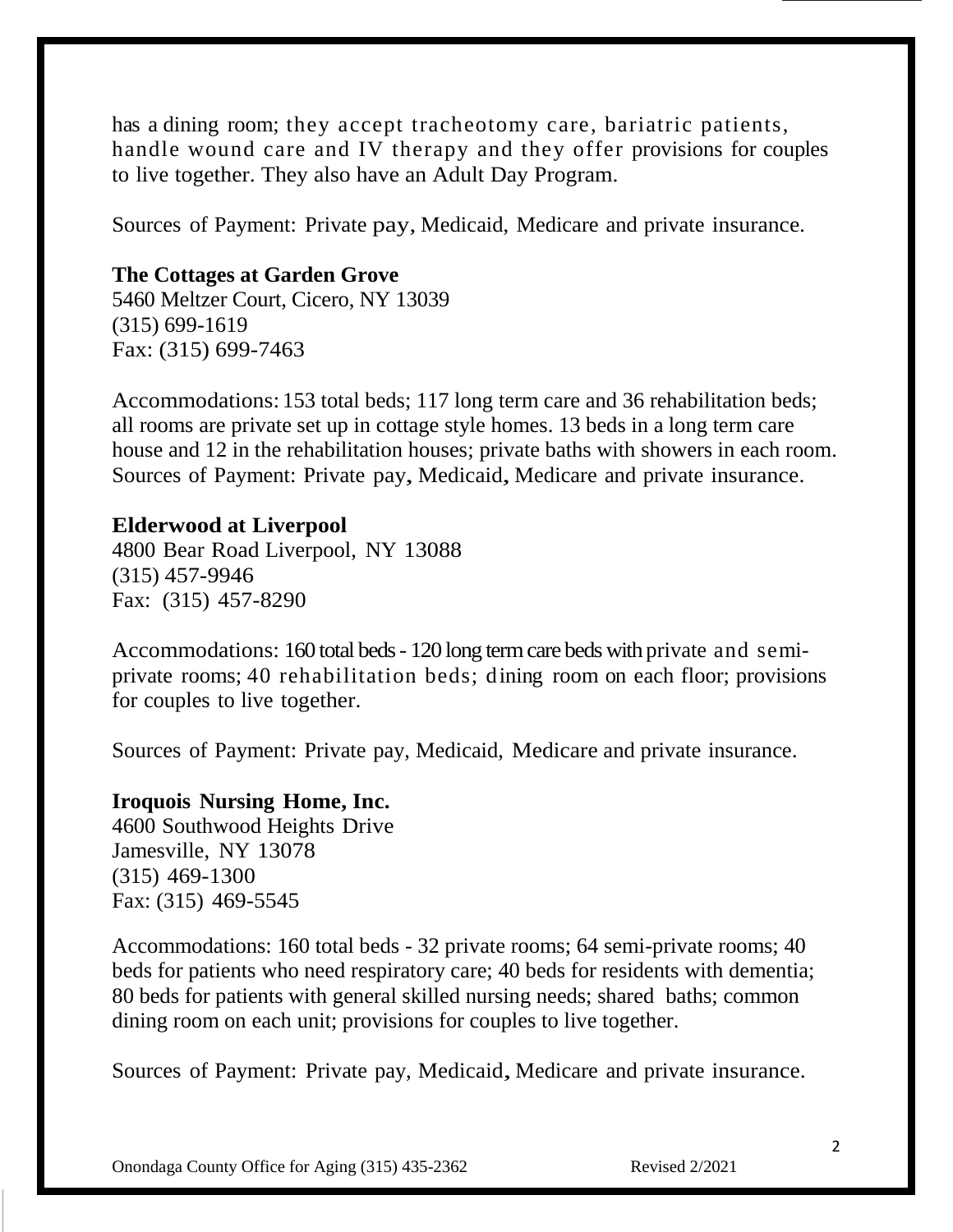# **Loretto Health and Rehabilitation Center**

Cunningham – Primarily Long Term Care Fahey – Primarily Rehabilitation 700 E. Brighton Avenue Syracuse, NY 13205 (315) 413-3400 Fax: (315) 492-0765

Accommodations: 583 beds of which 93 are rehabilitation beds, 34 are in the dementia unit, 30 on the palliative care floor. Couples are accommodated; private and semi-private rooms.

Sources of Payment: Private pay, Medicaid, Medicare, and private insurance.

#### **Menorah Park**

<sup>4101</sup> E.Genesee Street Syracuse, NY 13214 (315) 446-9111 Fax: (315) 449-0497

Accommodations: 132 total beds all are long term care; facility offers rehabilitation, 44 beds on the Dementia Unit; private and semi-private rooms; provision for couples to live together.

Sources of Payment: Private pay, Medicaid, Medicare and private insurance.

## **Onondaga Center for Nursing and Rehabilitation**

217 East Avenue, Minoa, NY 13116 (315) 656-7277 Fax: (315) 656-2517

Accommodations: 80 total beds; 58 long term care and 22 rehabilitation beds of which 8 are private rooms; 29 semi-private rooms; small kitchenette on each unit; common dining room on each unit; provisions for couples to live together.

Sources of Payment: Private pay, Medicaid, Medicare and private insurance.

**Sunnyside Care Center** 7000 Collamer Road, E. Syracuse, NY 13057 (315) 656-7218 Fax: (315) 656-7394